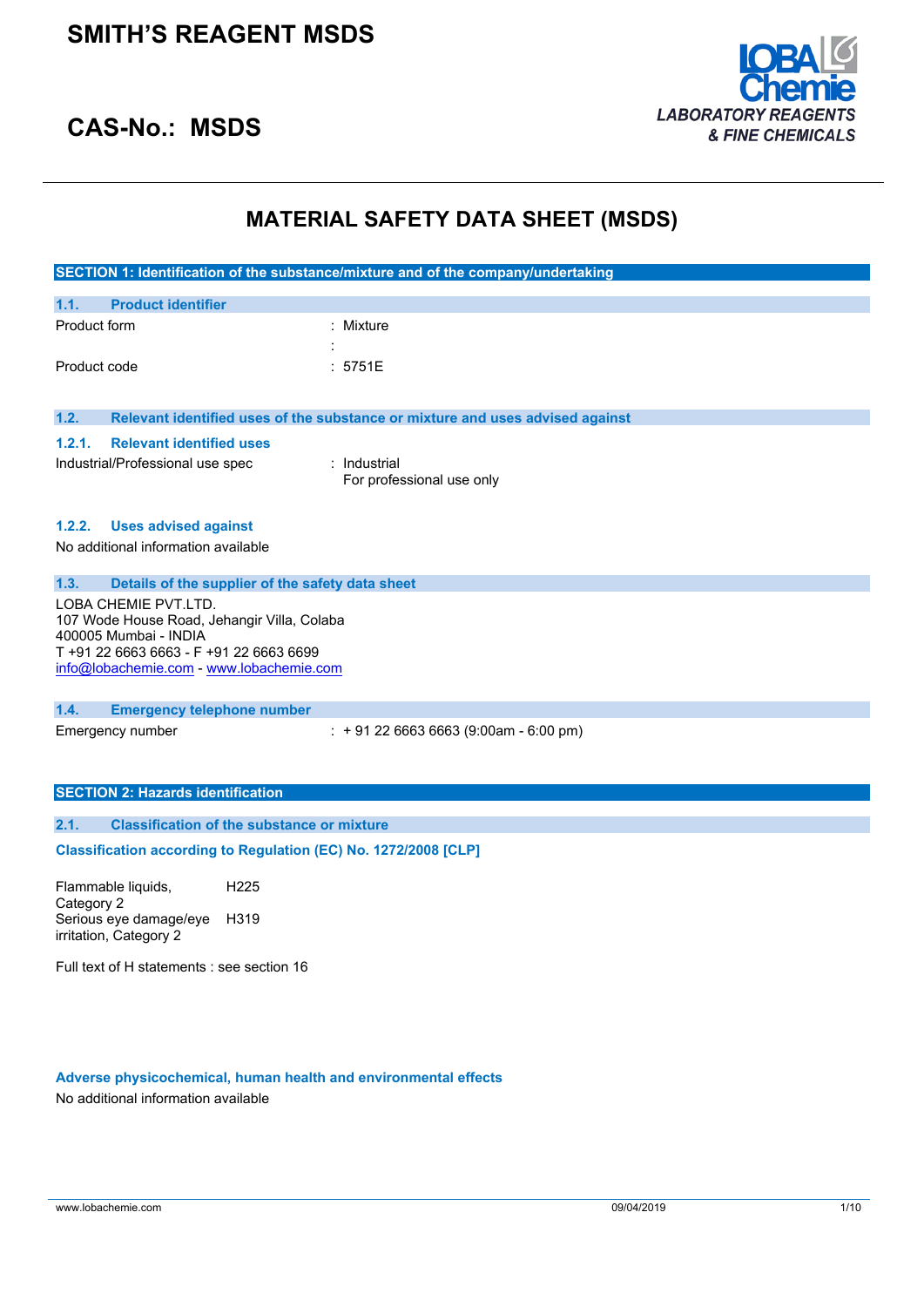Safety Data Sheet

**2.2. Label elements**

### **Labelling** according to Regulation (EC) No. 1272/2008 [CLP]

| Hazard pictograms (CLP) |  |
|-------------------------|--|
|-------------------------|--|



Signal word (CLP) : Danger

Hazard statements (CLP) : H225 - Highly flammable liquid and vapour.

Precautionary statements (CLP) : P210 - Keep away from heat, hot surfaces, sparks, open flames and other ignition sources. No smoking. P240 - Ground/bond container and receiving equipment.

P305+P351+P338 - IF IN EYES: Rinse cautiously with water for several minutes. Remove contact lenses, if present and easy to do. Continue rinsing. P403+P235 - Store in a well-ventilated place. Keep cool.

#### **2.3. Other hazards**

No additional information available

| <b>SECTION 3: Composition/information on ingredients</b> |                   |  |  |  |
|----------------------------------------------------------|-------------------|--|--|--|
|                                                          |                   |  |  |  |
| 3.1.                                                     | <b>Substances</b> |  |  |  |
| Not applicable                                           |                   |  |  |  |

H319 - Causes serious eye irritation.

#### **3.2. Mixtures**

| <b>Name</b>             | <b>Product identifier</b>                                                | $\frac{9}{6}$ | <b>Classification according</b><br>to Regulation (EC) No.<br>1272/2008 [CLP]                  |
|-------------------------|--------------------------------------------------------------------------|---------------|-----------------------------------------------------------------------------------------------|
| Ethanol                 | (CAS-No.) 64-17-5<br>(EC-No.) 200-578-6<br>(EC Index-No.) 603-002-00-5   | 94.5          | Flam. Liq. 3, H226<br>Skin Corr. 1A, H314                                                     |
| <b>WATER AR</b>         | (CAS-No.) 7732-18-5<br>(EC-No.) 231-791-2                                | 5             | Not classified                                                                                |
| POTASSIUM IODIDE AR/ACS | (CAS-No.) 7681-11-0                                                      | 0.28          | Acute Tox. 4 (Oral), H302<br>Eye Irrit. 2, H319<br>Skin Irrit. 2. H315                        |
| lodine                  | (CAS-No.) 7553-56-2<br>(EC-No.) 231-442-4<br>(EC Index-No.) 053-001-00-3 | 0.22          | Acute Tox. 4 (Dermal),<br>H312<br>Acute Tox. 4 (Inhalation).<br>H332<br>Aquatic Acute 1, H400 |

Full text of H-statements: see section 16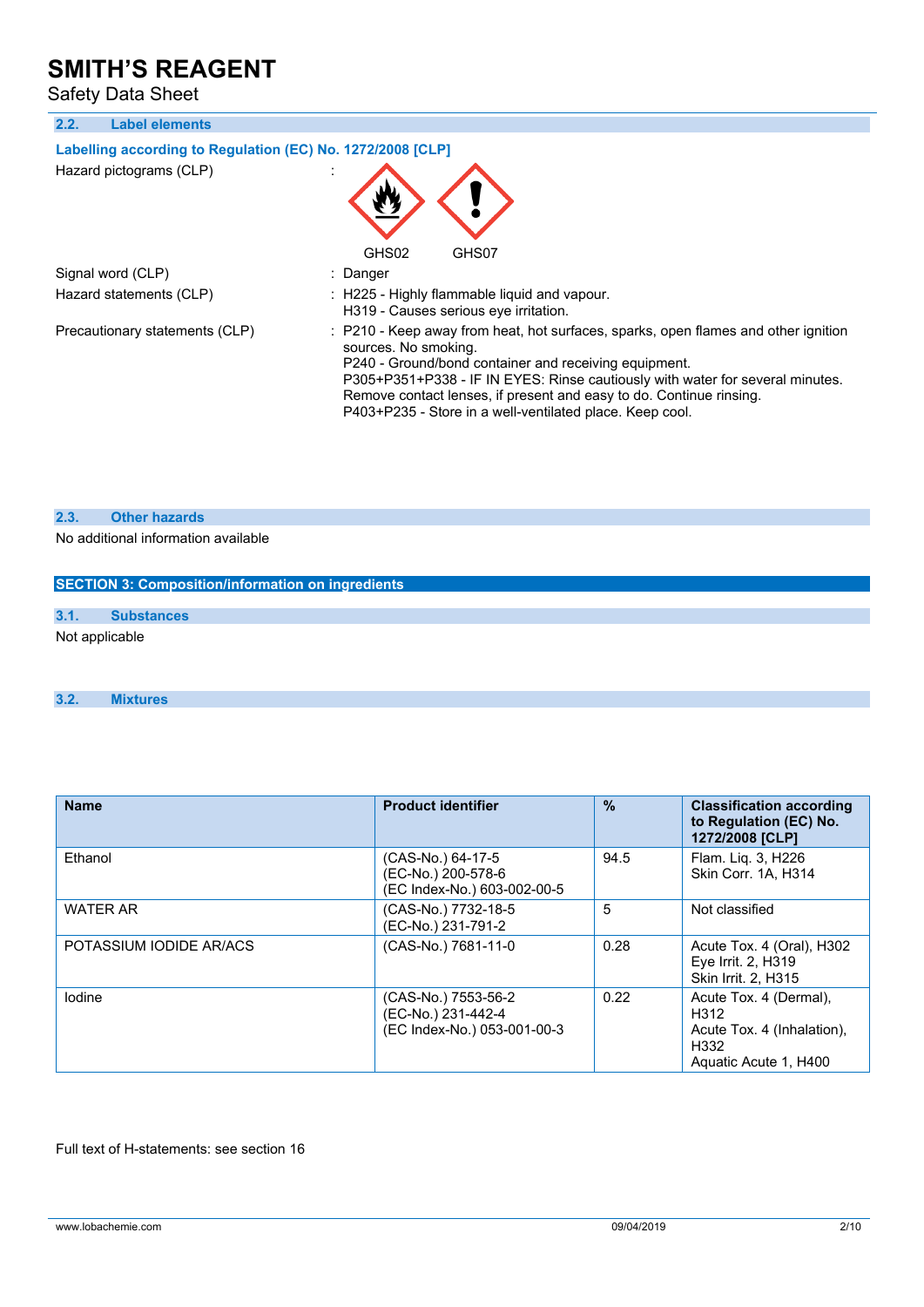Safety Data Sheet

### **SECTION 4: First aid measures**

| <b>Description of first aid measures</b><br>4.1.                            |                                                                                                                                  |
|-----------------------------------------------------------------------------|----------------------------------------------------------------------------------------------------------------------------------|
|                                                                             |                                                                                                                                  |
| First-aid measures after inhalation                                         | : Remove person to fresh air and keep comfortable for breathing. If you feel unwell,<br>seek medical advice.                     |
| First-aid measures after skin contact                                       | : Wash skin with plenty of water. If skin irritation occurs: Get medical advice/attention.                                       |
| First-aid measures after eye contact                                        | Remove contact lenses, if present and easy to do. Continue rinsing. If eye irritation<br>persists: Get medical advice/attention. |
| First-aid measures after ingestion                                          | : Rinse mouth out with water. If you feel unwell, seek medical advice.                                                           |
| 4.2.<br>Most important symptoms and effects, both acute and delayed         |                                                                                                                                  |
| Symptoms/effects after eye contact                                          | : Causes serious eye irritation.                                                                                                 |
| 4.3.                                                                        | Indication of any immediate medical attention and special treatment needed                                                       |
| Treat symptomatically.                                                      |                                                                                                                                  |
| <b>SECTION 5: Firefighting measures</b>                                     |                                                                                                                                  |
|                                                                             |                                                                                                                                  |
| 5.1.<br><b>Extinguishing media</b>                                          |                                                                                                                                  |
| Suitable extinguishing media                                                | : dry chemical powder, alcohol-resistant foam, carbon dioxide (CO2).                                                             |
| Unsuitable extinguishing media                                              | : Do not use a heavy water stream.                                                                                               |
|                                                                             |                                                                                                                                  |
| 5.2.<br>Special hazards arising from the substance or mixture               |                                                                                                                                  |
| Fire hazard                                                                 | : Highly flammable liquid and vapour.                                                                                            |
| <b>Explosion hazard</b>                                                     | : Heating may cause a fire or explosion.                                                                                         |
| 5.3.<br><b>Advice for firefighters</b>                                      |                                                                                                                                  |
|                                                                             |                                                                                                                                  |
| Protection during firefighting                                              | : Do not attempt to take action without suitable protective equipment.                                                           |
| <b>SECTION 6: Accidental release measures</b>                               |                                                                                                                                  |
|                                                                             |                                                                                                                                  |
|                                                                             |                                                                                                                                  |
| 6.1.                                                                        | Personal precautions, protective equipment and emergency procedures                                                              |
| 6.1.1.<br>For non-emergency personnel                                       |                                                                                                                                  |
| <b>Emergency procedures</b>                                                 | : Avoid contact with skin, eyes and clothing.                                                                                    |
| 6.1.2.                                                                      |                                                                                                                                  |
| For emergency responders                                                    |                                                                                                                                  |
| Protective equipment                                                        | : Use personal protective equipment as required.                                                                                 |
| 6.2.<br><b>Environmental precautions</b>                                    |                                                                                                                                  |
| Avoid release to the environment.                                           |                                                                                                                                  |
|                                                                             |                                                                                                                                  |
| Methods and material for containment and cleaning up<br>6.3.                |                                                                                                                                  |
| Methods for cleaning up                                                     | : Clean contaminated surfaces with an excess of water.                                                                           |
|                                                                             |                                                                                                                                  |
| <b>Reference to other sections</b><br>6.4.                                  |                                                                                                                                  |
| No additional information available                                         |                                                                                                                                  |
| <b>SECTION 7: Handling and storage</b>                                      |                                                                                                                                  |
|                                                                             |                                                                                                                                  |
| 7.1.<br><b>Precautions for safe handling</b>                                |                                                                                                                                  |
| Precautions for safe handling                                               | : Avoid contact with skin and eyes.                                                                                              |
| Hygiene measures                                                            | : Wash hands and other exposed areas with mild soap and water before eating,<br>drinking or smoking and when leaving work.       |
|                                                                             |                                                                                                                                  |
| 7.2.<br><b>Conditions for safe storage, including any incompatibilities</b> |                                                                                                                                  |
| Storage conditions                                                          | : Store in a well-ventilated place. Keep container tightly closed.                                                               |
|                                                                             |                                                                                                                                  |
| 7.3.<br><b>Specific end use(s)</b><br>No additional information available   |                                                                                                                                  |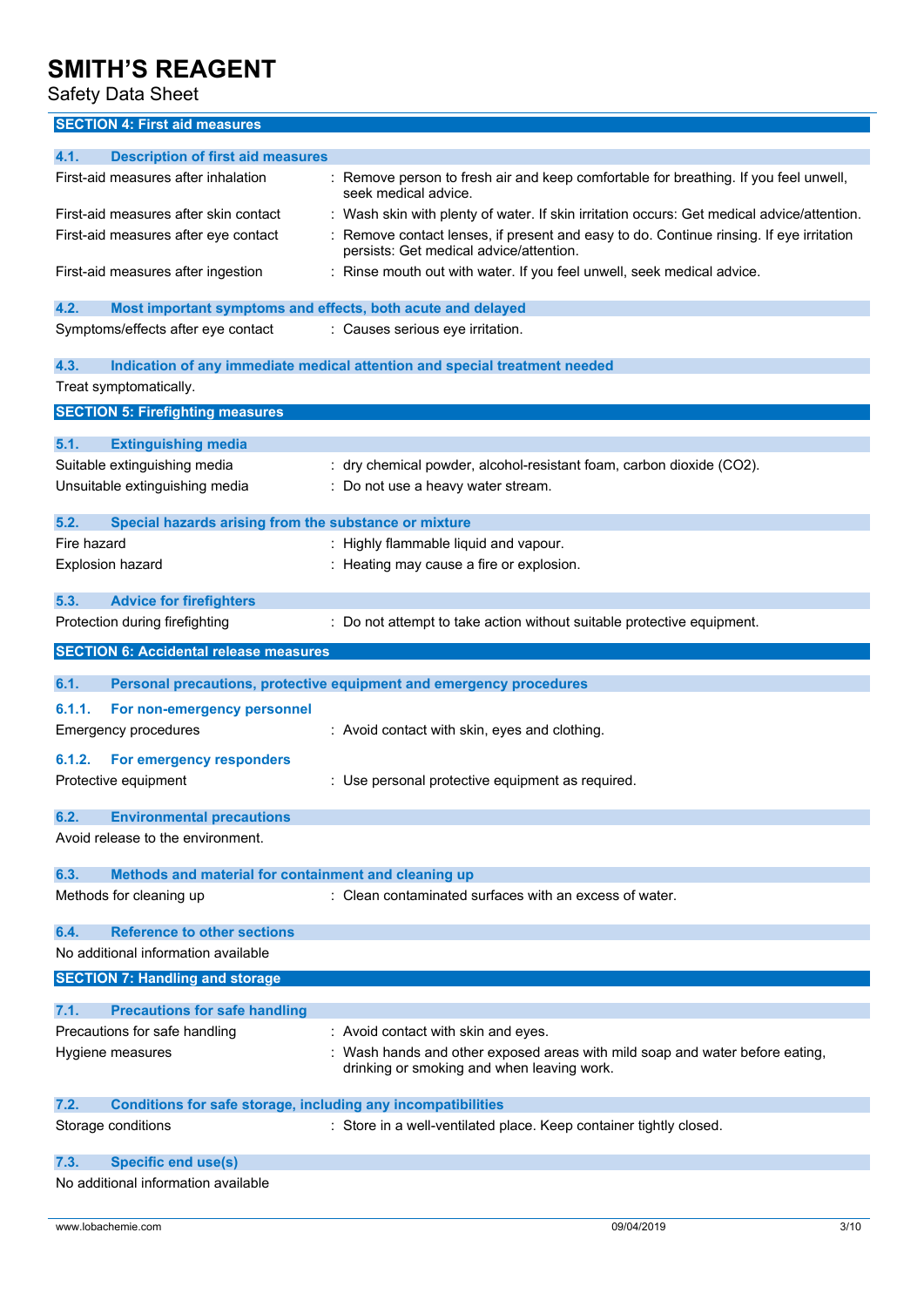Safety Data Sheet

**SECTION 8: Exposure controls/personal protection**

### **8.1. Control parameters**

No additional information available

| 8.2.                     | <b>Exposure controls</b>                              |                                    |
|--------------------------|-------------------------------------------------------|------------------------------------|
|                          | Hand protection                                       | : Protective gloves                |
| Eye protection           |                                                       | Chemical goggles or safety glasses |
| Skin and body protection |                                                       | Wear suitable protective clothing  |
|                          | Respiratory protection                                | : Approved supplied air respirator |
|                          | <b>SECTION 9: Physical and chemical properties</b>    |                                    |
| 9.1.                     | Information on basic physical and chemical properties |                                    |
| Physical state           |                                                       | : Liquid                           |
| Colour                   |                                                       | : Reddish-brown liquid.            |
| Odour                    |                                                       | : No data available                |
|                          | Odour threshold                                       | : No data available                |
| pH                       |                                                       | : No data available                |
|                          | Relative evaporation rate (butylacetate=1)            | : No data available                |
| Melting point            |                                                       | : No data available                |
| Freezing point           |                                                       | : No data available                |
| Boiling point            |                                                       | : No data available                |
| Flash point              |                                                       | $: 11^{\circ}$ C                   |
|                          | Auto-ignition temperature                             | : No data available                |
|                          | Decomposition temperature                             | : No data available                |
|                          | Flammability (solid, gas)                             | : No data available                |
|                          | Vapour pressure                                       | : No data available                |
|                          | Relative vapour density at 20 °C                      | : No data available                |
|                          | Relative density                                      | No data available                  |
| Solubility               |                                                       | : No data available                |
| Log Pow                  |                                                       | : No data available                |
|                          | Viscosity, kinematic                                  | : No data available                |
| Viscosity, dynamic       |                                                       | : No data available                |
| Explosive properties     |                                                       | : No data available                |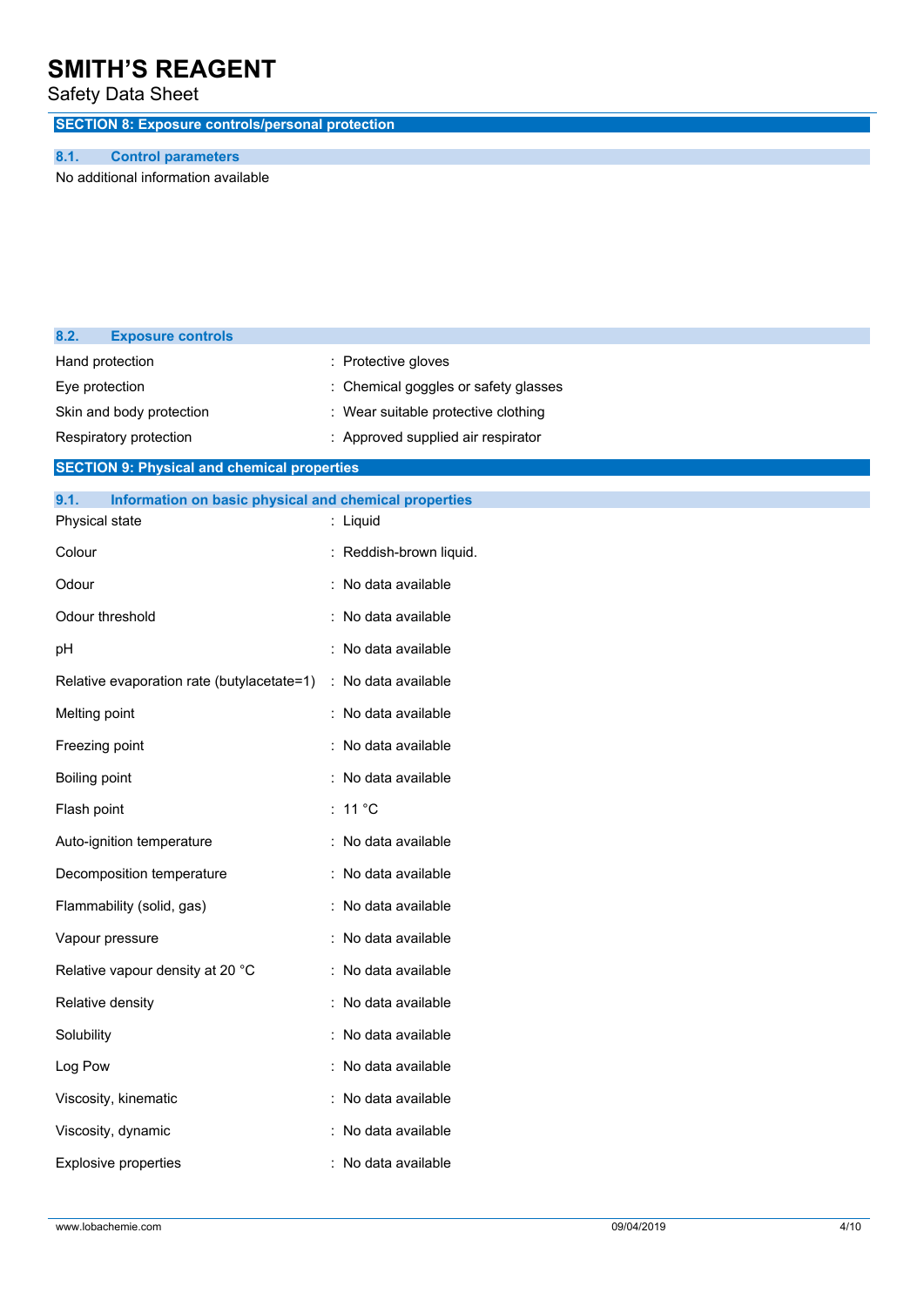### Safety Data Sheet

| Sarety Data Sheet                                                       |                                    |
|-------------------------------------------------------------------------|------------------------------------|
| Oxidising properties                                                    | : No data available                |
| <b>Explosive limits</b>                                                 | No data available                  |
| <b>Other information</b><br>9.2.<br>No additional information available |                                    |
| <b>SECTION 10: Stability and reactivity</b>                             |                                    |
| 10.1.<br><b>Reactivity</b>                                              |                                    |
| No additional information available                                     |                                    |
| 10.2.<br><b>Chemical stability</b>                                      |                                    |
| Stable under normal conditions.                                         |                                    |
| 10.3.<br><b>Possibility of hazardous reactions</b>                      |                                    |
| No additional information available                                     |                                    |
| 10.4.<br><b>Conditions to avoid</b>                                     |                                    |
| Direct sunlight. Heat. High temperature. Open flame. Overheating.       |                                    |
| 10.5.<br><b>Incompatible materials</b>                                  |                                    |
| No additional information available                                     |                                    |
| <b>Hazardous decomposition products</b><br>10.6.                        |                                    |
| No additional information available                                     |                                    |
| <b>SECTION 11: Toxicological information</b>                            |                                    |
| 11.1.<br>Information on toxicological effects                           |                                    |
| Acute toxicity                                                          | : Not classified                   |
|                                                                         |                                    |
| Skin corrosion/irritation                                               | : Not classified                   |
| Serious eye damage/irritation                                           | : Causes serious eye irritation.   |
| Respiratory or skin sensitisation                                       | : Not classified                   |
| Germ cell mutagenicity<br>Carcinogenicity                               | Not classified<br>: Not classified |
|                                                                         |                                    |
| Reproductive toxicity                                                   | : Not classified                   |
| STOT-single exposure                                                    | Not classified                     |
| STOT-repeated exposure                                                  | : Not classified                   |
| Aspiration hazard                                                       | : Not classified                   |

### **SECTION 12: Ecological information**

**12.1. Toxicity** No additional information available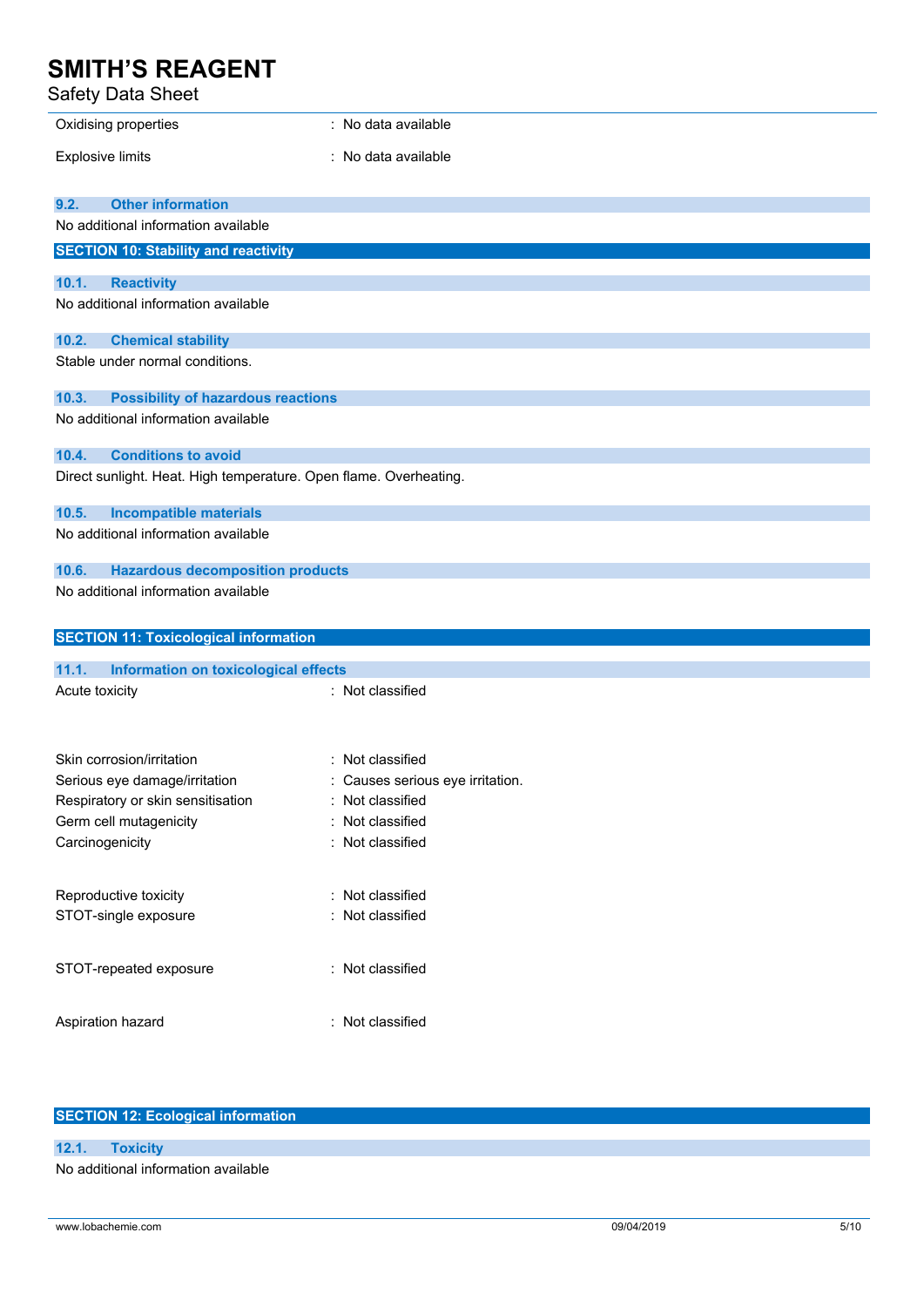Safety Data Sheet

| 12.2.<br><b>Persistence and degradability</b>    |                                                             |  |  |
|--------------------------------------------------|-------------------------------------------------------------|--|--|
| No additional information available              |                                                             |  |  |
|                                                  |                                                             |  |  |
|                                                  |                                                             |  |  |
| 12.3.<br><b>Bioaccumulative potential</b>        |                                                             |  |  |
| No additional information available              |                                                             |  |  |
|                                                  |                                                             |  |  |
| <b>Mobility in soil</b><br>12.4.                 |                                                             |  |  |
| No additional information available              |                                                             |  |  |
|                                                  |                                                             |  |  |
| <b>Results of PBT and vPvB assessment</b>        |                                                             |  |  |
| 12.5.                                            |                                                             |  |  |
| No additional information available              |                                                             |  |  |
|                                                  |                                                             |  |  |
|                                                  |                                                             |  |  |
| 12.6.<br><b>Other adverse effects</b>            |                                                             |  |  |
| No additional information available              |                                                             |  |  |
| <b>SECTION 13: Disposal considerations</b>       |                                                             |  |  |
|                                                  |                                                             |  |  |
| 13.1.<br><b>Waste treatment methods</b>          |                                                             |  |  |
| No additional information available              |                                                             |  |  |
| <b>SECTION 14: Transport information</b>         |                                                             |  |  |
|                                                  |                                                             |  |  |
| In accordance with ADR / RID / IMDG / IATA / ADN |                                                             |  |  |
|                                                  |                                                             |  |  |
| 14.1.<br><b>UN number</b>                        |                                                             |  |  |
| UN-No. (ADR)                                     | : 1170                                                      |  |  |
| UN-No. (IMDG)                                    | : 1170                                                      |  |  |
| UN-No. (IATA)                                    | : 1170                                                      |  |  |
| UN-No. (ADN)                                     | : 1170                                                      |  |  |
| UN-No. (RID)                                     | : 1170                                                      |  |  |
|                                                  |                                                             |  |  |
| 14.2.<br><b>UN proper shipping name</b>          |                                                             |  |  |
| Proper Shipping Name (ADR)                       | : ETHANOL (ETHYL ALCOHOL) / ETHANOL SOLUTION (ETHYL ALCOHOL |  |  |
|                                                  | SOLUTION)                                                   |  |  |
| Proper Shipping Name (IMDG)                      | : ETHANOL SOLUTION (ETHYL ALCOHOL SOLUTION)                 |  |  |
| Proper Shipping Name (IATA)                      | : Ethanol solution                                          |  |  |
| Proper Shipping Name (ADN)                       | : ETHANOL SOLUTION (ETHYL ALCOHOL SOLUTION)                 |  |  |
| Proper Shipping Name (RID)                       | : ETHANOL SOLUTION (ETHYL ALCOHOL SOLUTION)                 |  |  |
| Transport document description (ADR)             | : UN 1170 ETHANOL (ETHYL ALCOHOL) / ETHANOL SOLUTION (ETHYL |  |  |
|                                                  | ALCOHOL SOLUTION), 3, II, (D/E)                             |  |  |
| Transport document description (IMDG)            | : UN 1170 ETHANOL SOLUTION (ETHYL ALCOHOL SOLUTION), 3, II  |  |  |
| Transport document description (IATA)            | : UN 1170 Ethanol solution, 3, II                           |  |  |
| Transport document description (ADN)             | : UN 1170 ETHANOL SOLUTION (ETHYL ALCOHOL SOLUTION), 3, II  |  |  |
| Transport document description (RID)             | : UN 1170 ETHANOL SOLUTION (ETHYL ALCOHOL SOLUTION), 3, II  |  |  |
|                                                  |                                                             |  |  |
| 14.3.<br><b>Transport hazard class(es)</b>       |                                                             |  |  |
| <b>ADR</b>                                       |                                                             |  |  |
| Transport hazard class(es) (ADR)                 | : 3                                                         |  |  |
| Danger labels (ADR)                              | : 3                                                         |  |  |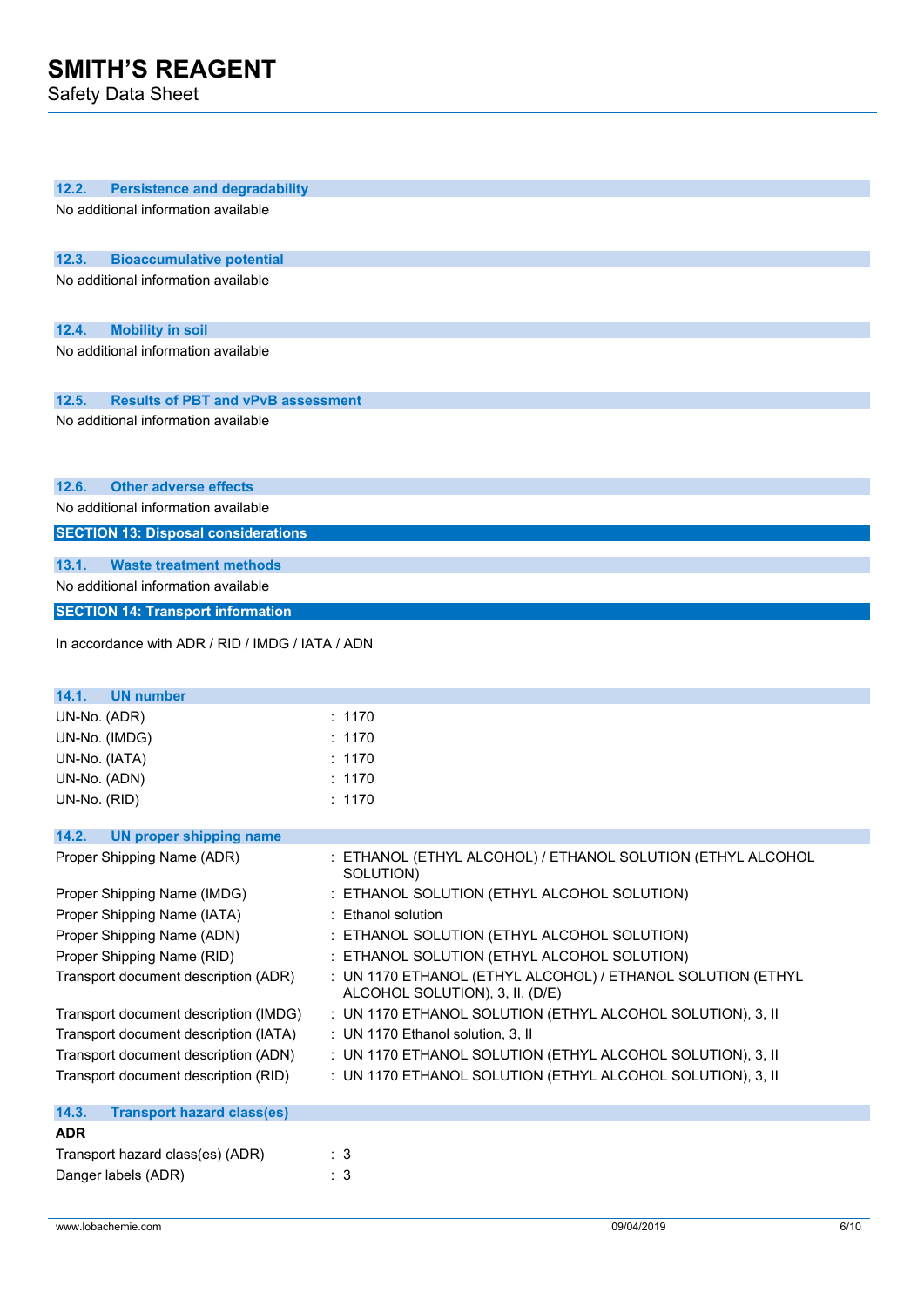Safety Data Sheet



| Packing group (IMDG)                  | : II                                     |
|---------------------------------------|------------------------------------------|
| Packing group (IATA)                  | ÷Ш                                       |
| Packing group (ADN)                   | ÷Ш                                       |
| Packing group (RID)                   | ÷Ш                                       |
| 14.5.<br><b>Environmental hazards</b> |                                          |
| Dangerous for the environment         | : No                                     |
| Marine pollutant                      | : No                                     |
| Other information                     | : No supplementary information available |
|                                       |                                          |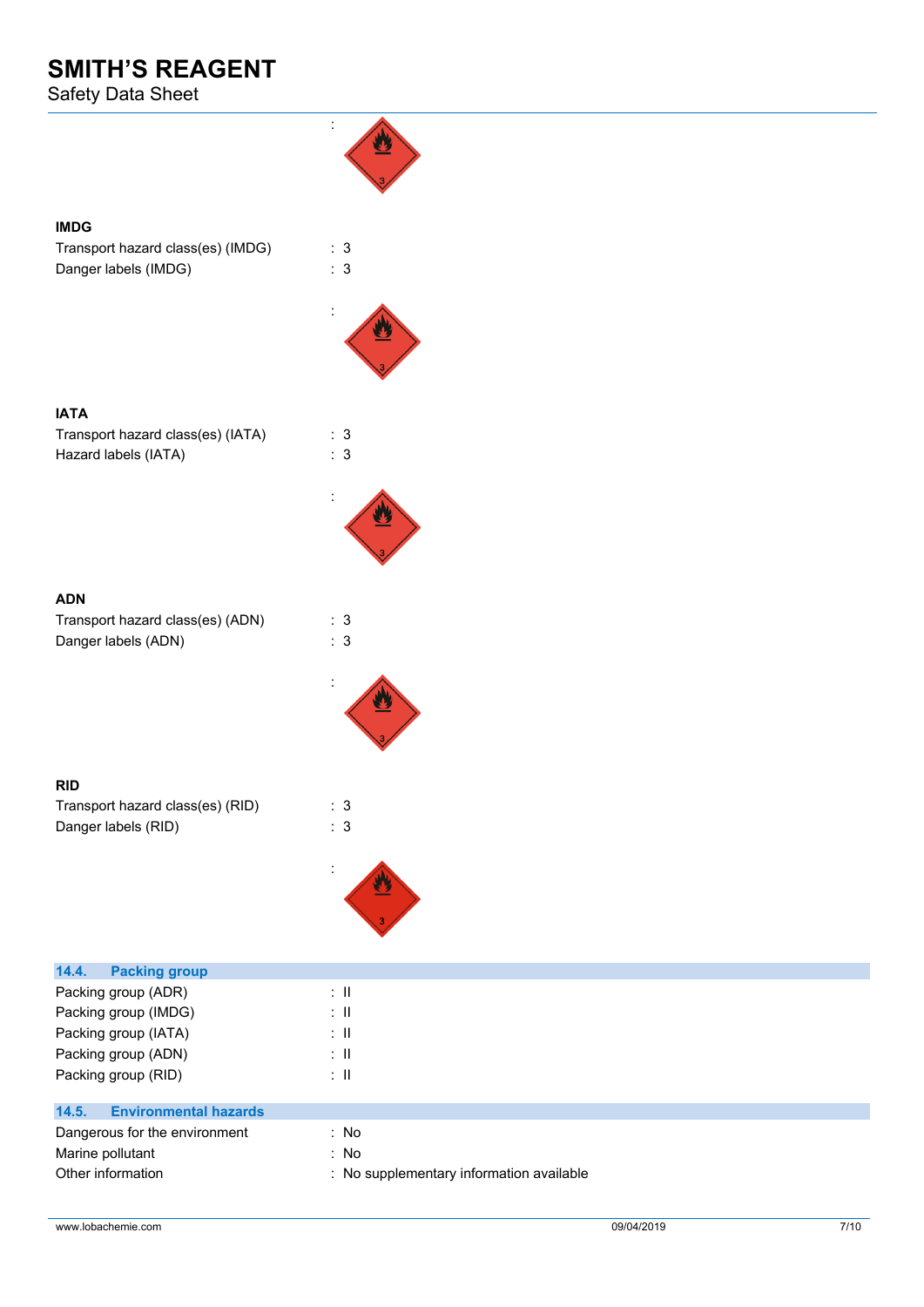Safety Data Sheet

#### **14.6. Special precautions for user**

#### **- Overland transport**

| Classification code (ADR)                                    | $:$ F1                                                                                                                   |
|--------------------------------------------------------------|--------------------------------------------------------------------------------------------------------------------------|
| Special provisions (ADR)                                     | : 144, 601                                                                                                               |
| Limited quantities (ADR)                                     | : 11                                                                                                                     |
| Excepted quantities (ADR)                                    | E2                                                                                                                       |
| Packing instructions (ADR)                                   | : P001, IBC02, R001                                                                                                      |
| Mixed packing provisions (ADR)                               | : MP19                                                                                                                   |
| Portable tank and bulk container<br>instructions (ADR)       | : T4                                                                                                                     |
| Portable tank and bulk container special<br>provisions (ADR) | $:$ TP1                                                                                                                  |
| Tank code (ADR)                                              | : LGBF                                                                                                                   |
| Vehicle for tank carriage                                    | :FL                                                                                                                      |
| Transport category (ADR)                                     | $\therefore$ 2                                                                                                           |
| Special provisions for carriage - Operation<br>(ADR)         | : S2, S20                                                                                                                |
| Hazard identification number (Kemler No.)                    | $\therefore$ 33                                                                                                          |
| Orange plates                                                | 33<br><b>170</b>                                                                                                         |
| Tunnel restriction code (ADR)                                | : D/E                                                                                                                    |
| EAC code                                                     | : 2YE                                                                                                                    |
| - Transport by sea                                           |                                                                                                                          |
| Special provisions (IMDG)                                    | : 144                                                                                                                    |
| Limited quantities (IMDG)                                    | : 1L                                                                                                                     |
| Excepted quantities (IMDG)                                   | E2                                                                                                                       |
| Packing instructions (IMDG)                                  | : P001                                                                                                                   |
| IBC packing instructions (IMDG)                              | $\therefore$ IBC02                                                                                                       |
| Tank instructions (IMDG)                                     | : T4                                                                                                                     |
| Tank special provisions (IMDG)                               | :TP1                                                                                                                     |
| EmS-No. (Fire)                                               | $: F-E$                                                                                                                  |
| EmS-No. (Spillage)                                           | $: S-D$                                                                                                                  |
| Stowage category (IMDG)                                      | : A                                                                                                                      |
| Properties and observations (IMDG)                           | : Colourless, volatile liquids. Pure ETHANOL: flashpoint 13°C c.c. Explosive limits:<br>3.3% to 19% Miscible with water. |
| - Air transport                                              |                                                                                                                          |
| PCA Excepted quantities (IATA)                               | $\therefore$ E2                                                                                                          |
| PCA Limited quantities (IATA)                                | : Y341                                                                                                                   |
|                                                              |                                                                                                                          |

| PCA Excepted quantities (IATA)                  | E2              |
|-------------------------------------------------|-----------------|
| PCA Limited quantities (IATA)                   | $:$ Y341        |
| PCA limited quantity max net quantity<br>(IATA) | : 1L            |
| PCA packing instructions (IATA)                 | : 353           |
| PCA max net quantity (IATA)                     | : 5L            |
| CAO packing instructions (IATA)                 | : 364           |
| CAO max net quantity (IATA)                     | : 60L           |
| Special provisions (IATA)                       | : A3, A58, A180 |
| ERG code (IATA)                                 | : 3L            |
| - Inland waterway transport                     |                 |
| Classification code (ADN)                       | : F1            |
| Special provisions (ADN)                        | : 144,601       |
| Limited quantities (ADN)                        | : 1 L           |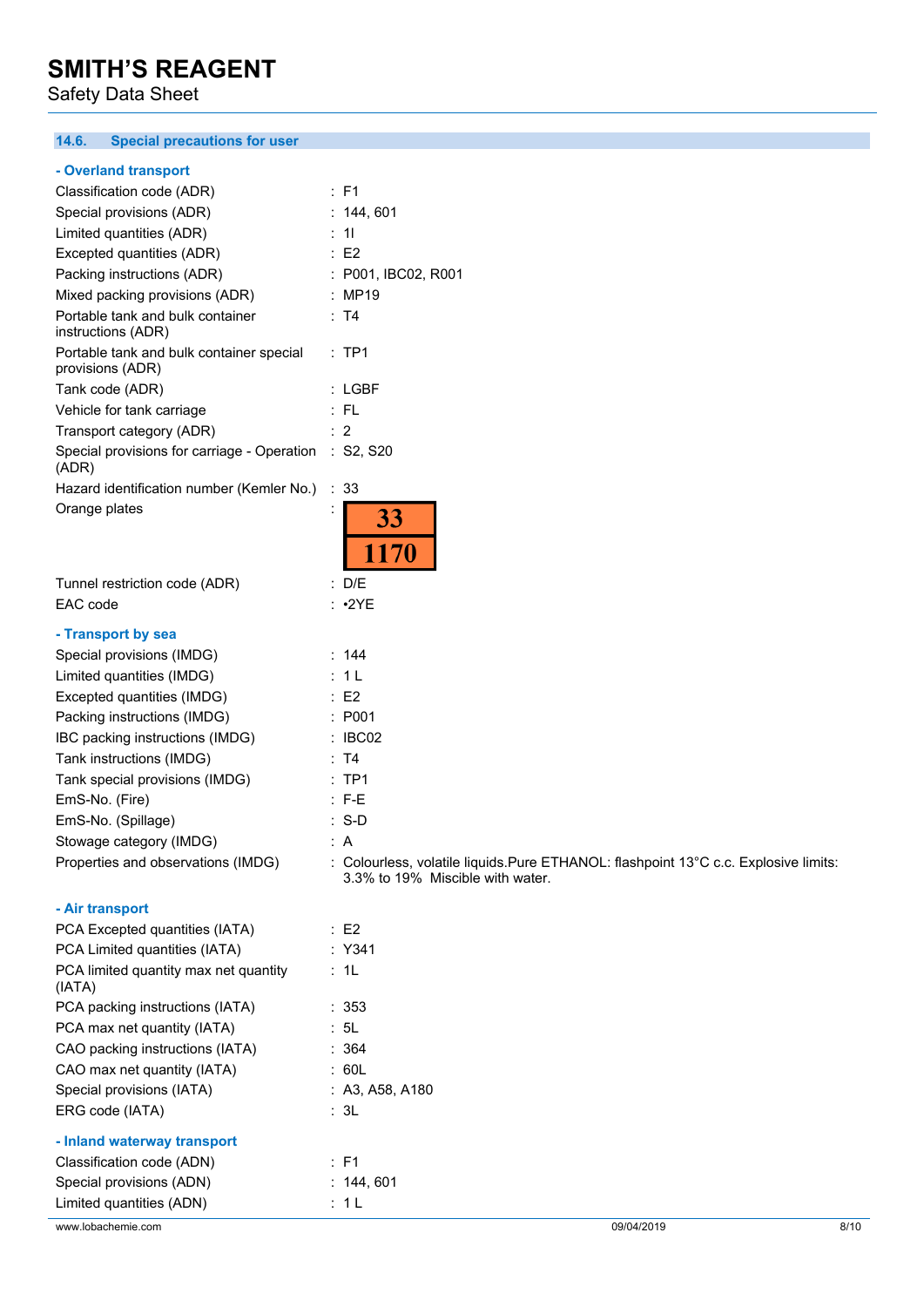### Safety Data Sheet

| Excepted quantities (ADN)                                    | E2                  |
|--------------------------------------------------------------|---------------------|
| Carriage permitted (ADN)                                     | : T                 |
| Equipment required (ADN)                                     | $:$ PP, EX, A       |
| Ventilation (ADN)                                            | : VE01              |
| Number of blue cones/lights (ADN)                            | :1                  |
| - Rail transport                                             |                     |
| Classification code (RID)                                    | $\therefore$ F1     |
| Special provisions (RID)                                     | : 144, 601          |
| Limited quantities (RID)                                     | : 1L                |
| Excepted quantities (RID)                                    | E2                  |
| Packing instructions (RID)                                   | : P001, IBC02, R001 |
| Mixed packing provisions (RID)                               | : MP19              |
| Portable tank and bulk container<br>instructions (RID)       | : T4                |
| Portable tank and bulk container special<br>provisions (RID) | $:$ TP1             |
| Tank codes for RID tanks (RID)                               | $:$ LGBF            |
| Transport category (RID)                                     | : 2                 |
| Colis express (express parcels) (RID)                        | $\therefore$ CE7    |
| Hazard identification number (RID)                           | : 33                |

**14.7. Transport in bulk according to Annex II of MARPOL 73/78 and the IBC Code** Not applicable

**SECTION 15: Regulatory information**

**15.1. Safety, health and environmental regulations/legislation specific for the substance or mixture**

**15.1.1. EU-Regulations**

Contains no REACH substances with Annex XVII restrictions Contains no substance on the REACH candidate list

Contains no REACH Annex XIV substances

#### **15.1.2. National regulations**

#### **Germany**

| Reference to AwSV                                                                       | : Water hazard class (WGK) 3, Highly hazardous to water (Classification according to<br>AwSV, Annex 1) |
|-----------------------------------------------------------------------------------------|--------------------------------------------------------------------------------------------------------|
| 12th Ordinance Implementing the Federal<br>Immission Control Act - 12. BlmSchV          | : Is not subject of the 12. BlmSchV (Hazardous Incident Ordinance)                                     |
| <b>Netherlands</b>                                                                      |                                                                                                        |
| SZW-lijst van kankerverwekkende stoffen                                                 | : Ethanol is listed                                                                                    |
| SZW-lijst van mutagene stoffen                                                          | : None of the components are listed                                                                    |
| NIET-limitatieve lijst van voor de<br>voortplanting giftige stoffen - Borstvoeding      | : Ethanol is listed                                                                                    |
| NIET-limitatieve lijst van voor de<br>voortplanting giftige stoffen -<br>Vruchtbaarheid | : Ethanol is listed                                                                                    |